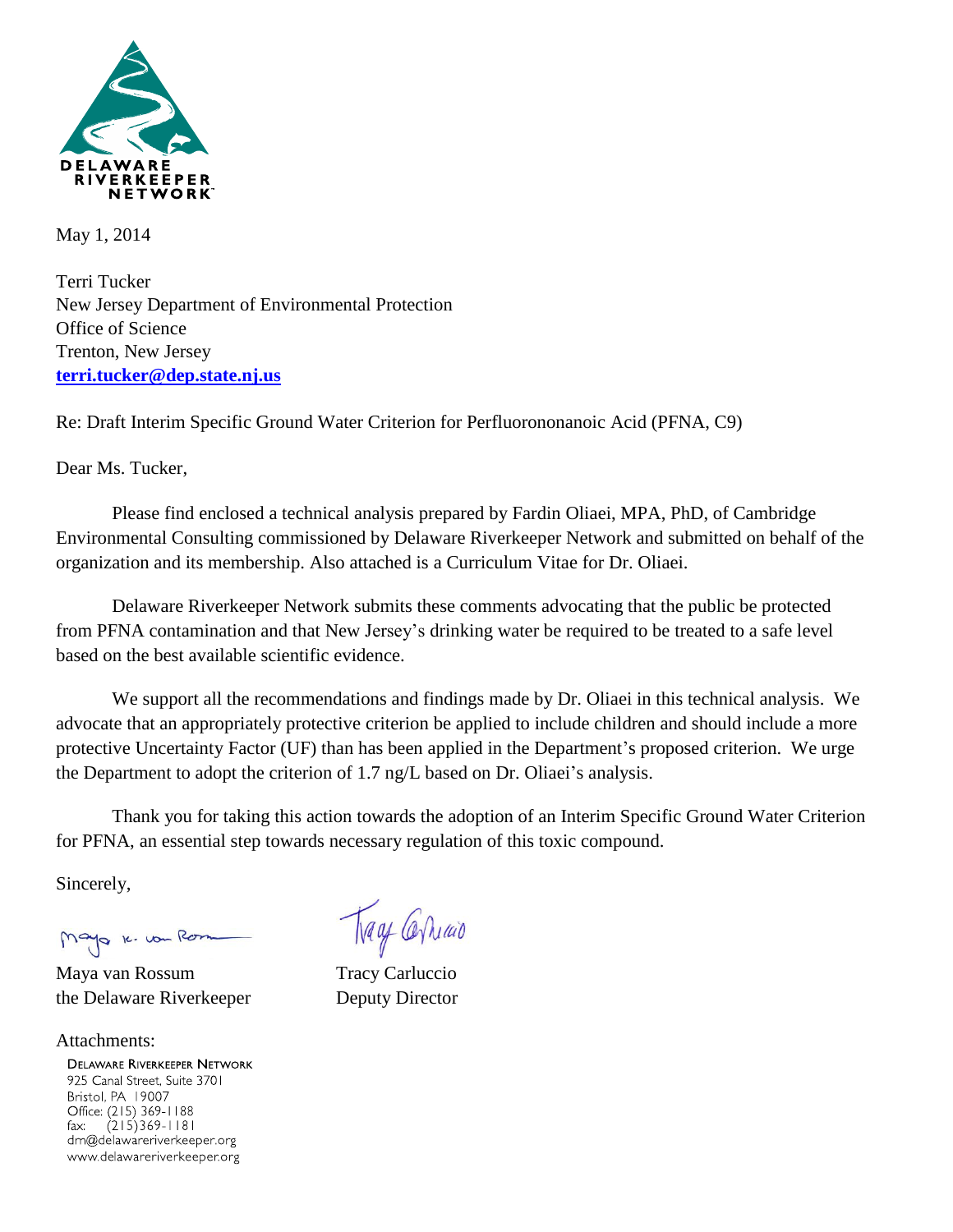Technical Analysis of NJDEP Draft Interim Specific Ground Water Criterion for Perfluorononanoic Acid (PFNA, C9)

Curriculum Vitae - Fardin Oliaei, MPA, PhD.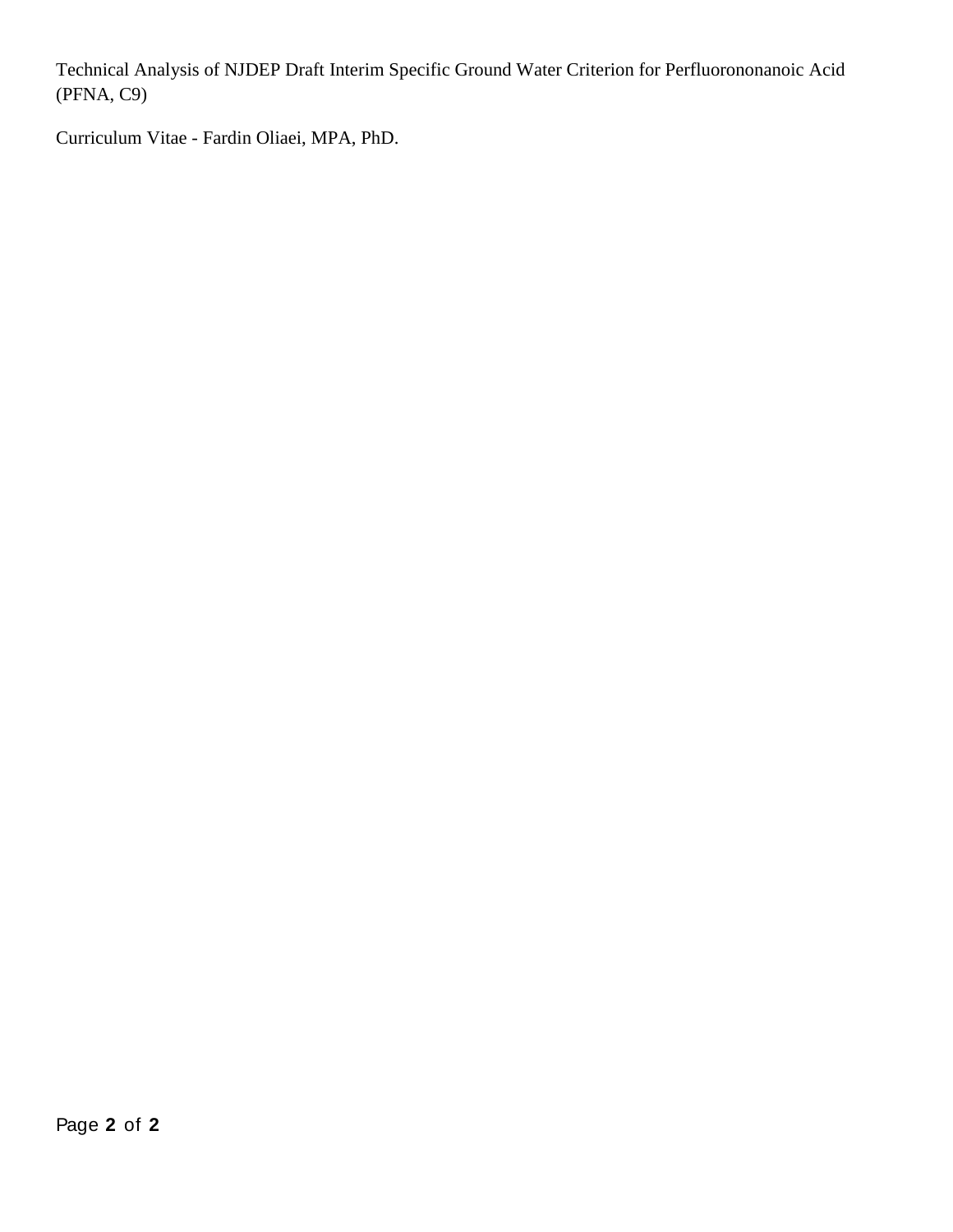# **Technical Analysis of NJDEP Draft Interim Specific Ground Water Criterion for Perfluorononanoic Acid - PFNA (C9)**

Prepared by:

Fardin Oliaei, MPA, PhD, Senior Scientist and President Cambridge Environmental Consulting 116 Strawberry Hill Road, Concord, MA Phone: 617-775-5797

> Prepared for: Delaware Riverkeeper Network

> > April 30, 2014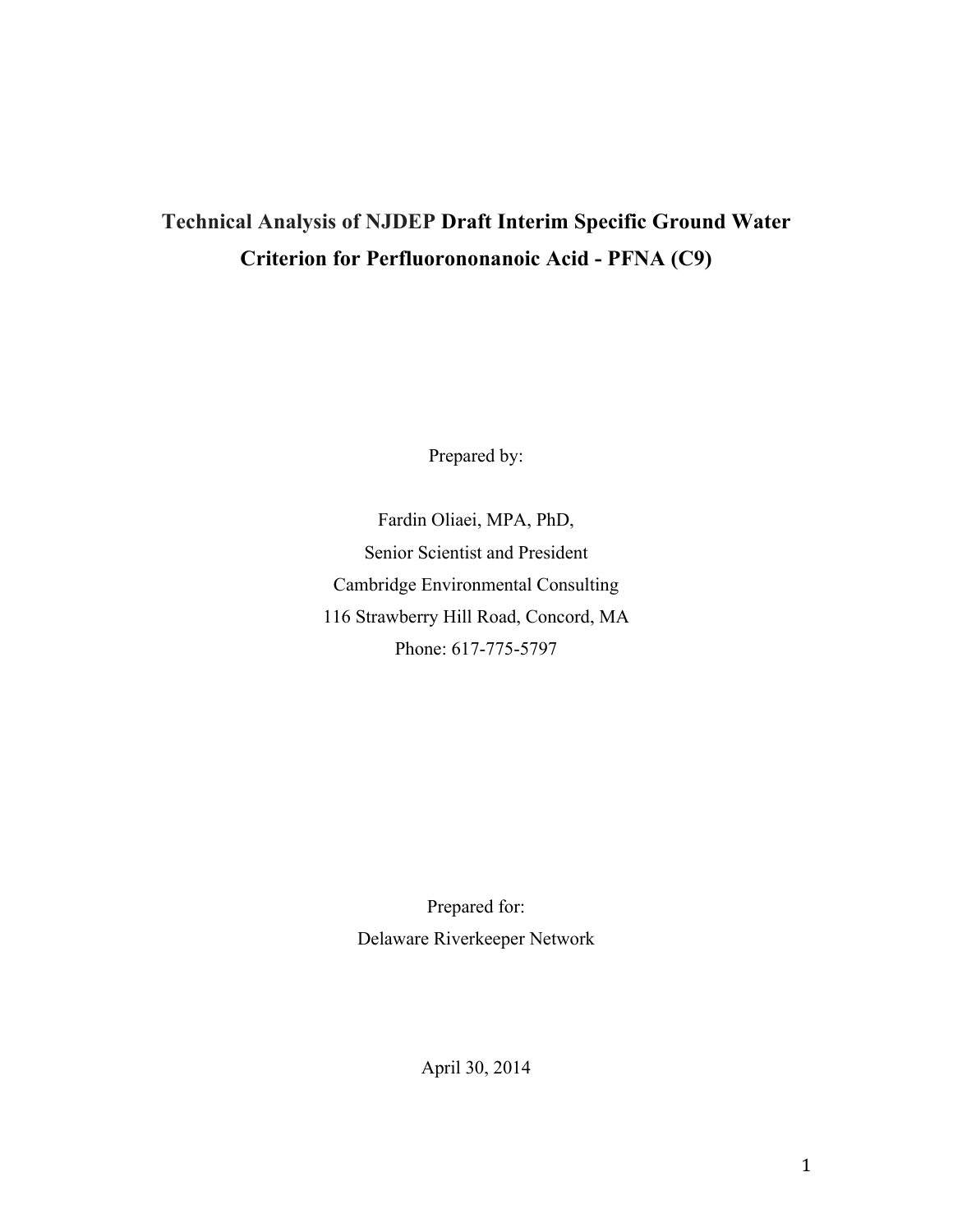# **PREFACE**

My opinions in this report are stated to a reasonable degree of scientific probability. The methods and principals I used in forming my opinion are generally accepted in the scientific community. I applied these matters and principles consistently with how these methods and principles are regularly applied in the scientific community.

My qualifications, including my publications, are summarized in the attached resume. I reserve the right to modify or supplement my opinions.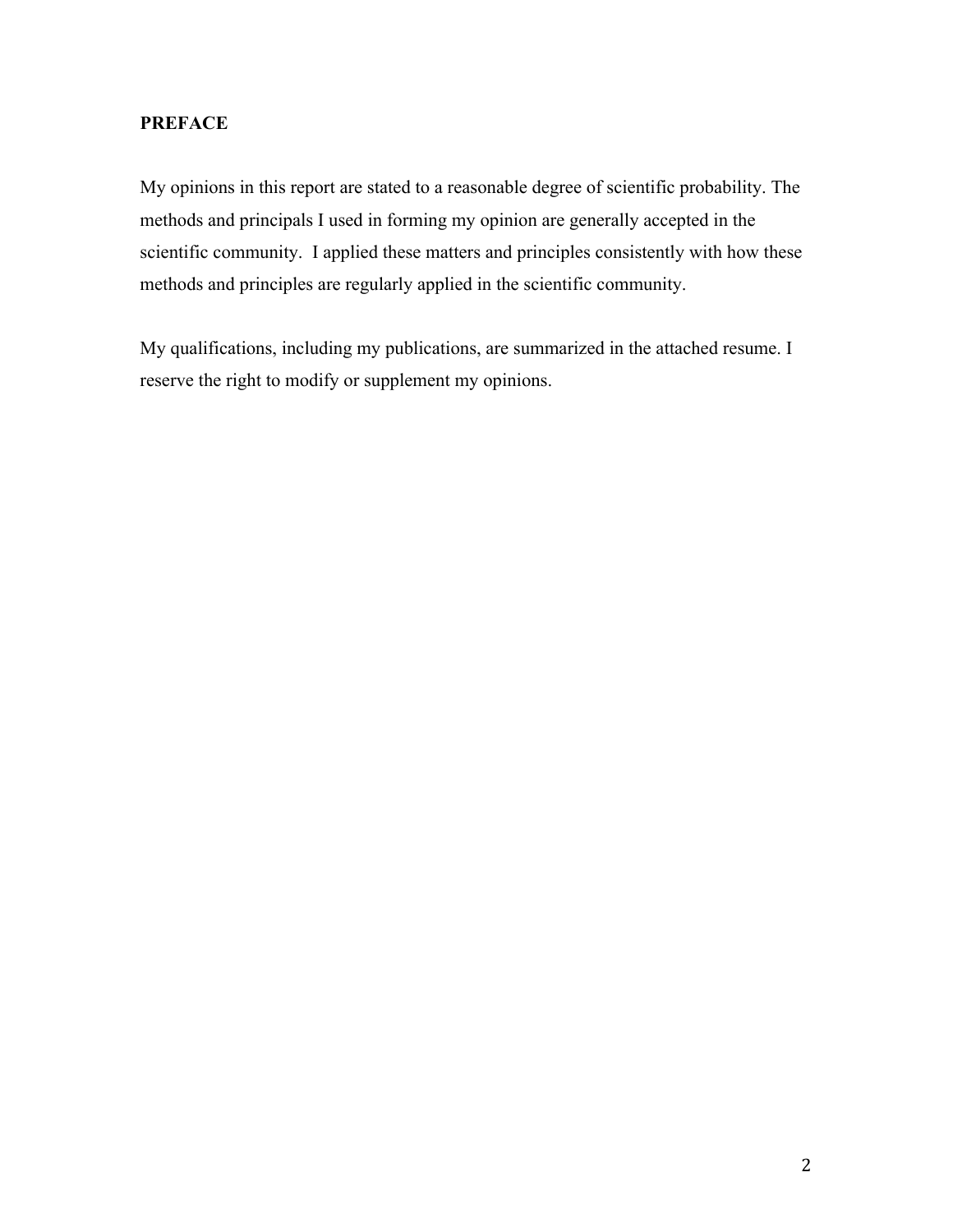# **Technical Analysis of NJDEP Draft Interim Specific Ground Water Criterion for Perfluorononanoic Acid - PFNA (C9)**

#### **Executive Summary:**

We conclude that the proposed NJDEP Groundwater PFNA criterion of 20ng/L would not be protective of adults. We also believe that the criterion should be developed on the basis of a more vulnerable population segment of children. Using the NJDEP serum level data, assuming it was based on the LOAEL dosage related to that serum level, and using the same serum:water method, the criterion value should be reduced from 20 ng/L to 1.7 ng/L. We determine that value by applying a more appropriate and protective uncertainty factor (UF) of 1000, and applying to children exposure parameters.

1. In the proposed NJDEP Groundwater Criterion (20ng/L) for adults, a relatively low UF of 300 is applied. A UF of 3 is given by NJDEP for the "toxicodynamic differences between humans and animals" or extrapolating from valid results of long term studies on experimental animals to humans (interspecies variation). NJDEP provides no basis in applying a UF of 3 for the interspecies variation factor, deviating from a default value of 10 for interspecies variation typically applied when no information for an alternate UF has been developed. We believe that the appropriate default of 10 UF for interspecies variation should be applied. An interspecies UF of 10 along with a UF of 10 for sensitive human populations (intraspecies variation), and a UF of 10 for extrapolation from short-term to chronic studies (LOAEL to NOAEL) produces a total UF product of 1000.

We note that NJDEP includes gaps in the toxicology database for PFNA within the UF 10 for LOAEL to NOAEL. A gap in toxicology database could trigger a separate UF of 10 (default), leading to a default total UF of 10,000, however, we believe that a total UF of 1000 is protective. We also note that the UF of 10 for sensitive human populations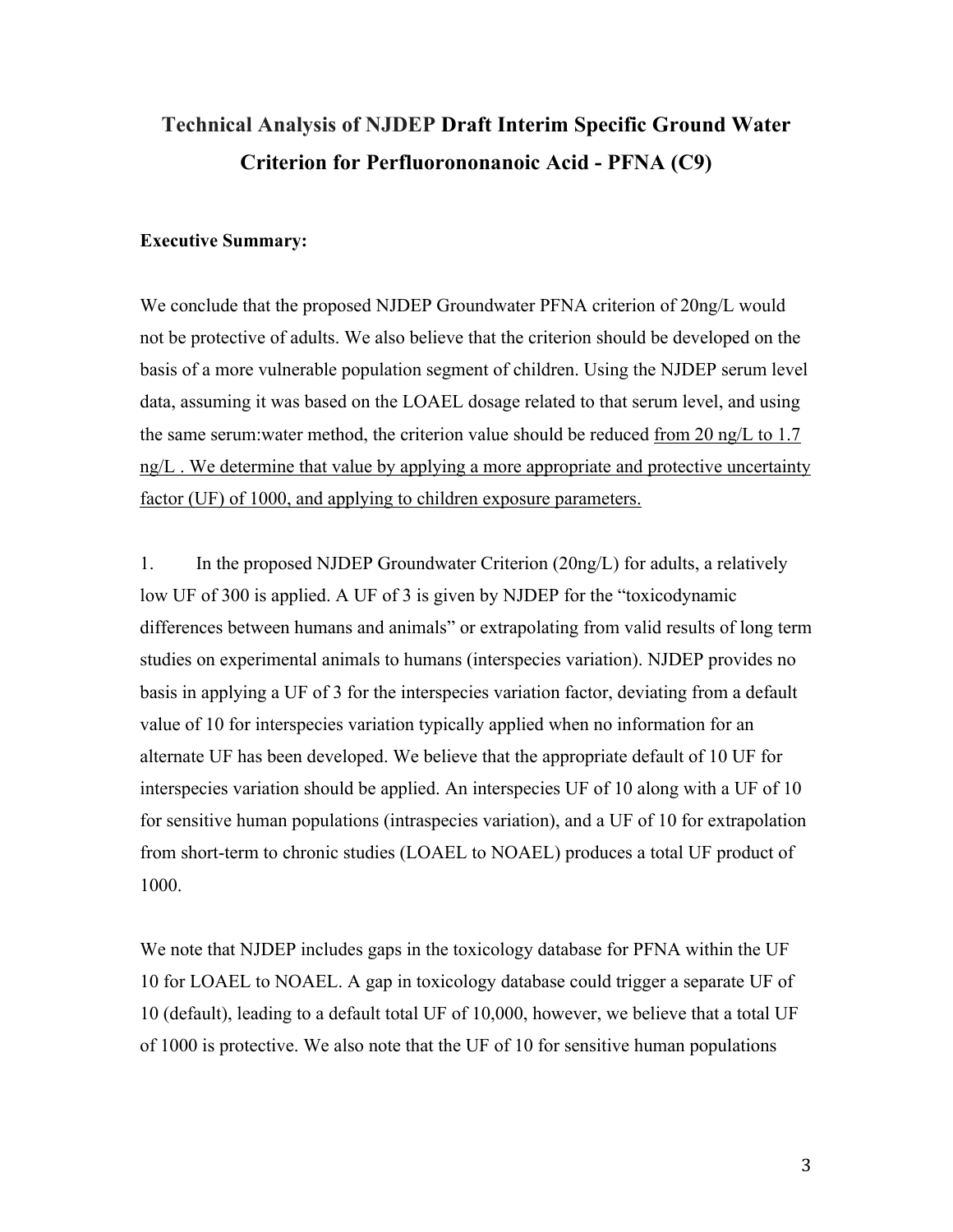(intraspecies variation) does not accommodate more sensitive groups, such as children, but rather is based on sensitivity within groups

2. Given a total UF of 1000 the criterion calculates to a value of  $5.2 \text{ ng/L}$ , based on an adult weight of 70 kg, and a water ingestion at 2 L/day, which we determined to be at an approximate 85th percentile of the U.S. adult male and female water ingestion distribution.

3. Perfluorochemicals have been demonstrated to have toxic effects in children. In fact, as NJDEP notes, PFNA has been associated with increased serum glucose and related parameters in adolescents, and increased thyroid hormone levels in children. Given that we are dealing with a toxicant with known toxicity to children that does not require long periods of exposure or latency, the criterion should be applied to this more vulnerable group. Accordingly, we applied calculations to children group ages 1-6, weighting ingestion rates and body weights by age group. We determined a mean body weight of 16.8 kg, and a water ingestion rate of 1.45 L/day at the 95th percentile, to calculate 1.7 ng/L.

#### **Introduction:**

This is a summary of analysis and evaluation of the Draft Interim Specific Groundwater Criterion for PFNA developed by the New Jersey DEP. It should be noted that this criterion is evaluated as an Interim measure for immediate elimination of PFNA from water supplies near contaminated areas and is not intended to be a permanent solution to PFNA contamination in drinking water. The ultimate solution would be development of a primary standard such as MCL (Maximum Contaminant Level) to prevent adverse health effects and to provide the maximum protection of public health by limiting the levels of PFNA and other PFCs in drinking water sources. Although a MCL could ultimately be based on this criterion.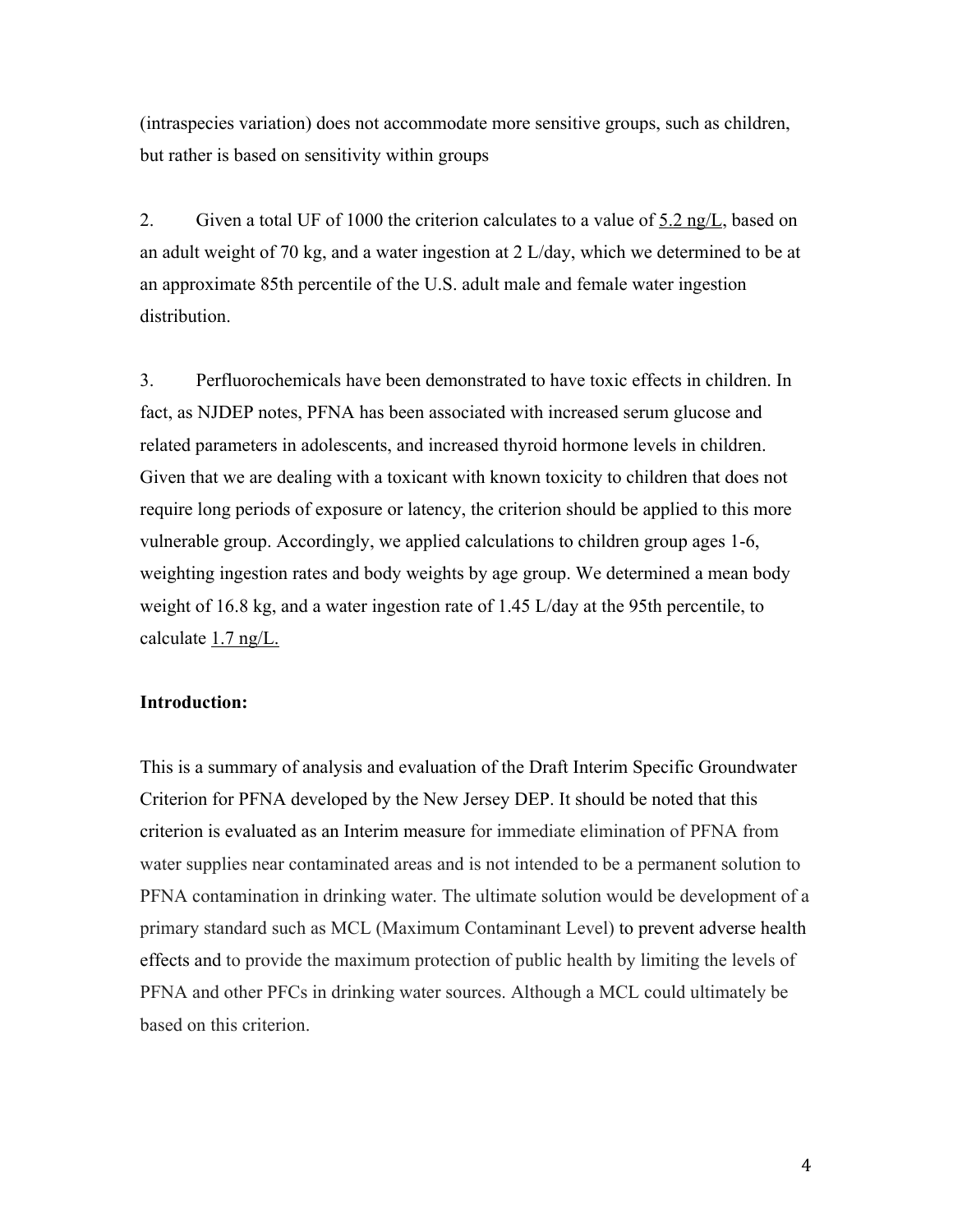The presence of PFNA in New Jersey water supply is of high concern because of unusually high concentrations in groundwater and surface water within the Delaware River Watershed. According to water sampling analysis conducted by the Delaware River Basin Commission (DRBC), PFNA had the highest concentrations of any PFCs sampled during monitoring of 2007-2009. The highest level of PFNA (976 ng/L) was found in the lower part of Delaware River at Paulsboro, near the Solvay plant. To our knowledge, this is the highest level of PFNA ever reported in surface water, worldwide. PFNA was also found at a very high level (96 ng/L) in a raw groundwater sample from Paulsboro Water Department. This is also the highest level of PFNA ever reported in drinking water, worldwide. The highest concentration for PFNA was also reported in a fish tissue sample collected from Lower Delaware River (DRN, July 23, 2013). However, drinking water contamination is one of the most important PFNA human exposure routes.

PFNA is known to be persistent and bioaccumulative with long half-life in humans, and causes similar toxic effects as PFOA, but at lower doses (ATSDR Toxicological Profile, 2009). Human and animal data suggest potential health risks from drinking water exposure.

The NJDEP Ground Water Criterion for PFNA was derived based on the lower bound benchmark dose (BMDL) from a study that unfortunately was not available for review. The BMDL was derived here is based on PFNA serum concentration (5,200 ng/ml) for increased maternal liver weight in a mouse developmental study (Lau et al., 2009).

#### **How NJDEP did the calculation:**

In developing the PFNA Ground Water Criterion, NJDEP has applies the BMD methodology (EPA 2012d BMDS) where a lower bound benchmark dose (BMDL) is derived based on the BMDL of 5,200 ng/ml PFNA serum concentration for increased maternal liver weight in a mouse developmental study (Lau et al., 2009) conducted by USEPA. We were unable to get a copy of Lau's unpublished study, thus we do not have information on the body dose that produced a 5200 ng/ml serum. Assuming that the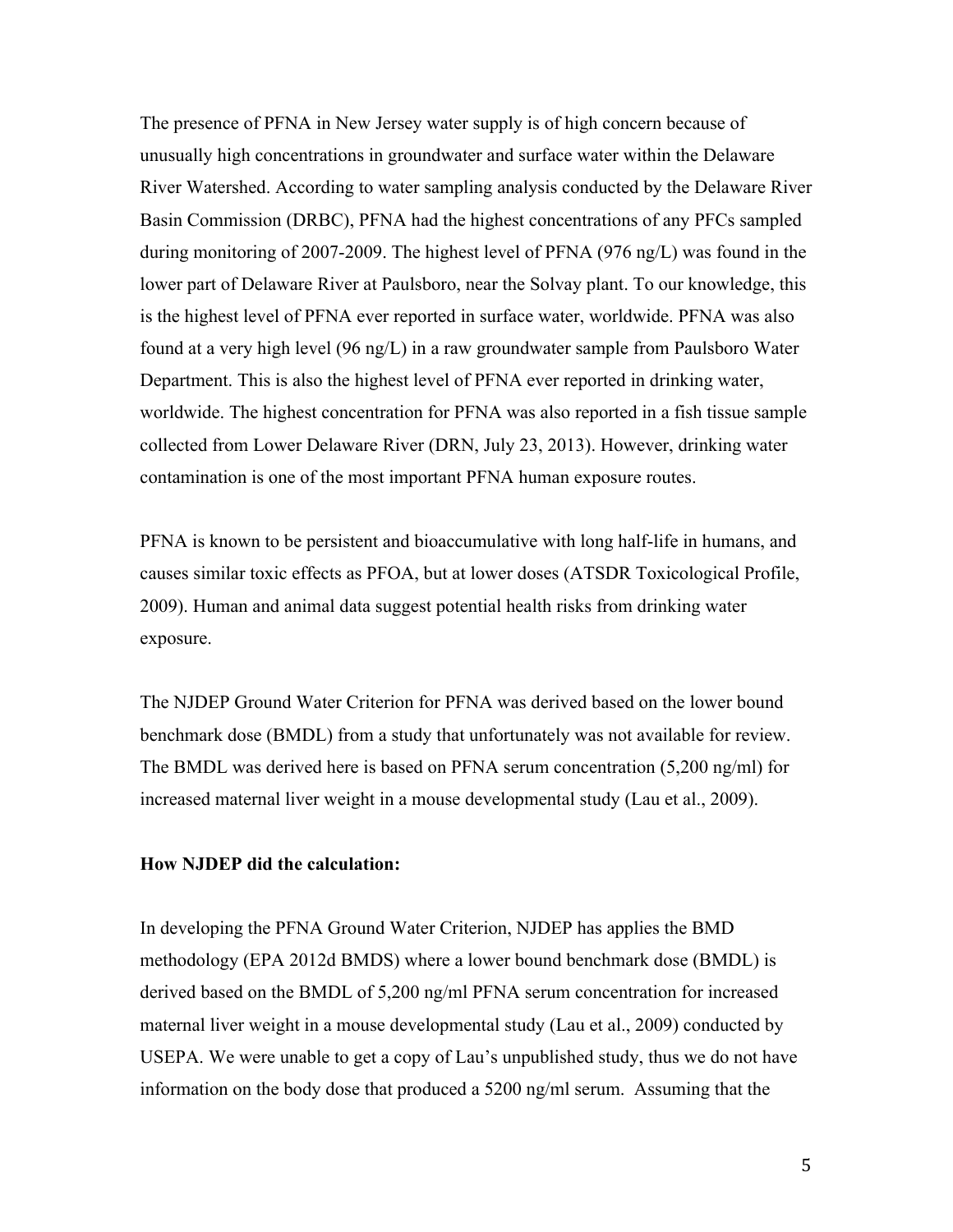PFNA serum concentration of 5,200 ng/ml is a valid BMDL, the Reference Dose (RfD) is calculated by dividing the BMDL by uncertainty factors.

#### **NJDEP Reference Dose (RFD) and Criterion Calculation:**

A) The NJDEP calculated the reference dose for PFNA based on a UF of 300:  $RFD = 5200$  ng/ml ~ 17 ng/ml 300 UF

Adult criterion with UF  $300 = 17$  ng/ml X 0.2 RSC = 17 ng/L 200 serum:water ratio

Typical default total UF is 1000. The value of 300 used by the NJDEP is low.

B) Using a more appropriate total UF of 1000, we calculated the reference dose for PFNA to less than 1/3 of the RFD value developed by the NJDEP.

For adults only, and applying a more appropriate default UF of 1000, the criterion is reduced to:

 $RFD = 5200$  ng/ml = 5.2 ng/ml 1000

Adult criterion with UF  $1000 = 5.2$  ng/ml x  $0.2$  RSC  $= 5.2$  ng/L 200 serum:water ratio

#### **NJDEP Exposure Dose Calculation:**

To calculate an exposure dosage equivalent to the 17 ng/L for adults, a serum:water ratio of 200:1 and the relative source contribution of 20% (0.2) is used:

A) According to NJDEP  $\Rightarrow$  RFD of 17 ng/ml/200 = 0.085 ng/ml Relative Source Contribution (RSC) from drinking water is appropriately estimated to be 20% of all PFNA exposure  $\Rightarrow$  0.085 ng/ml x 0.2 = 0.017 ng/ml or 17 ng/L.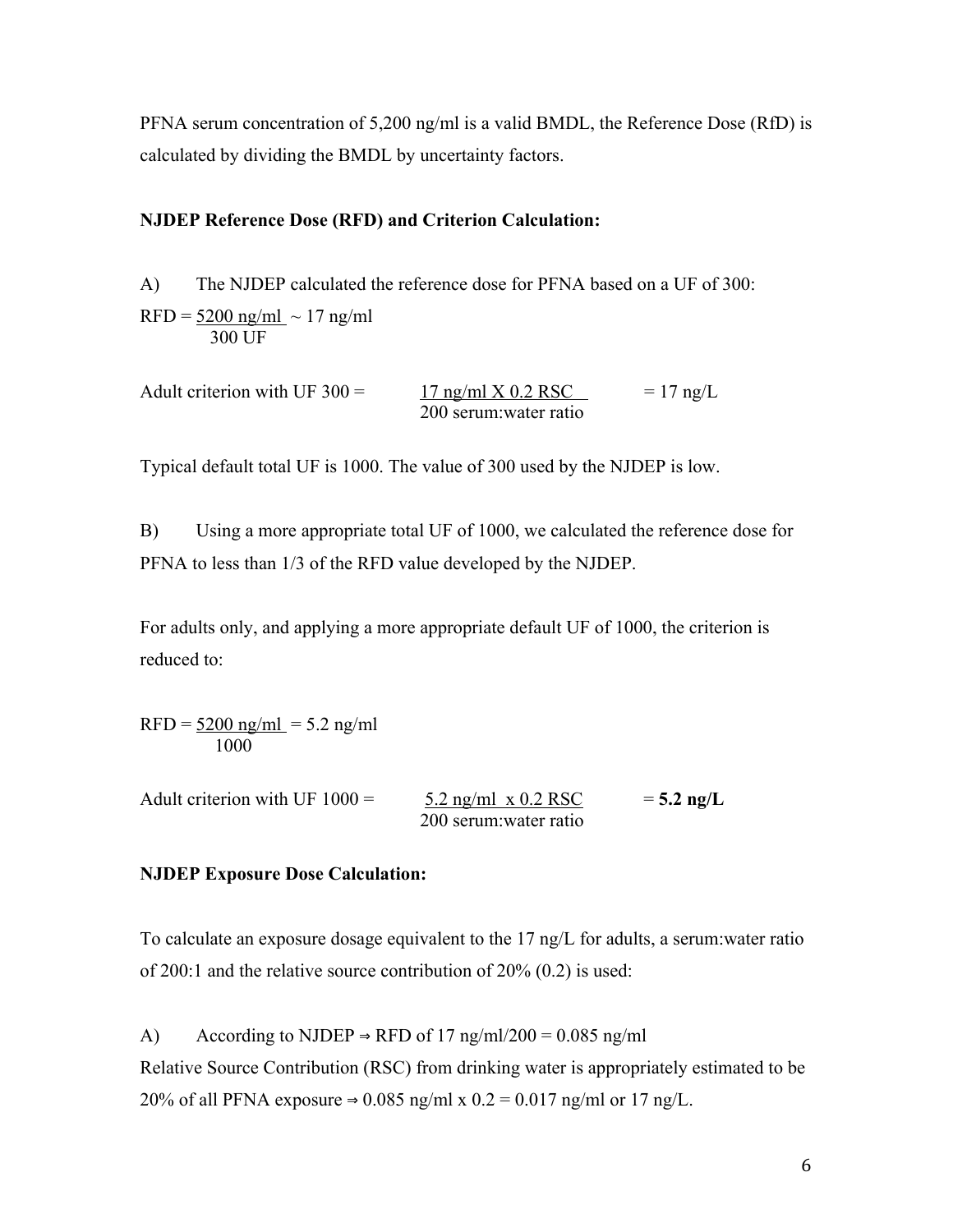In next step the NJDEP "back calculated" the dose that is equivalent to exposure of 17 ng/L. They do this for adults only, using 70 kg adult default body weight and a 2.0 L/day default water intake. In order to get the adult dose from all sources, they again appropriately included the RSC of 20% to derive the PFNA exposure of adult from all sources:

17 ng/L x 2 L/day = 2.42 ng/kg/day allowable (from all sources) for adults 70 kg x 0.2

To get the dose solely from water you would exclude the RSC of 0.2 or

17 ng/L x 2 L/day = 0.486 ng/kg/day (from water only) for adults 70 kg

The NJDEP analysis therefore appears to show an allowable dose of 2.42 ng/kg/day for adults, based on the criterion developed of 17 ng/L in drinking water. We concur that in assuming a default 20% of PFNA exposure derived from drinking water ingestion.

#### **Exposure Dose for a Vulnerable Population Segment:**

The NJDEP criterion did not consider vulnerable segments of the population which, aside from toxicokinetic and physiologic differences, have significantly lower body weights. In order to find the allowable concentration in a more vulnerable group we apply the calculations to children age group 1-6. We determined a mean body weight (BW) value of 16.8 kg (both sexes) weighted by age group, and a water intake value for children 1-6 of 0.60 L/day (mean) to 1.45 L/day (95%).

The following is calculation of a children dose that would occur using the 17ng/L concentration criterion (UF of 300) and equivalent dosage in adults developed by NJDEP. In this calculation we used 95% water intake of 1.45 L/day and a mean body weight of 16.8 kg: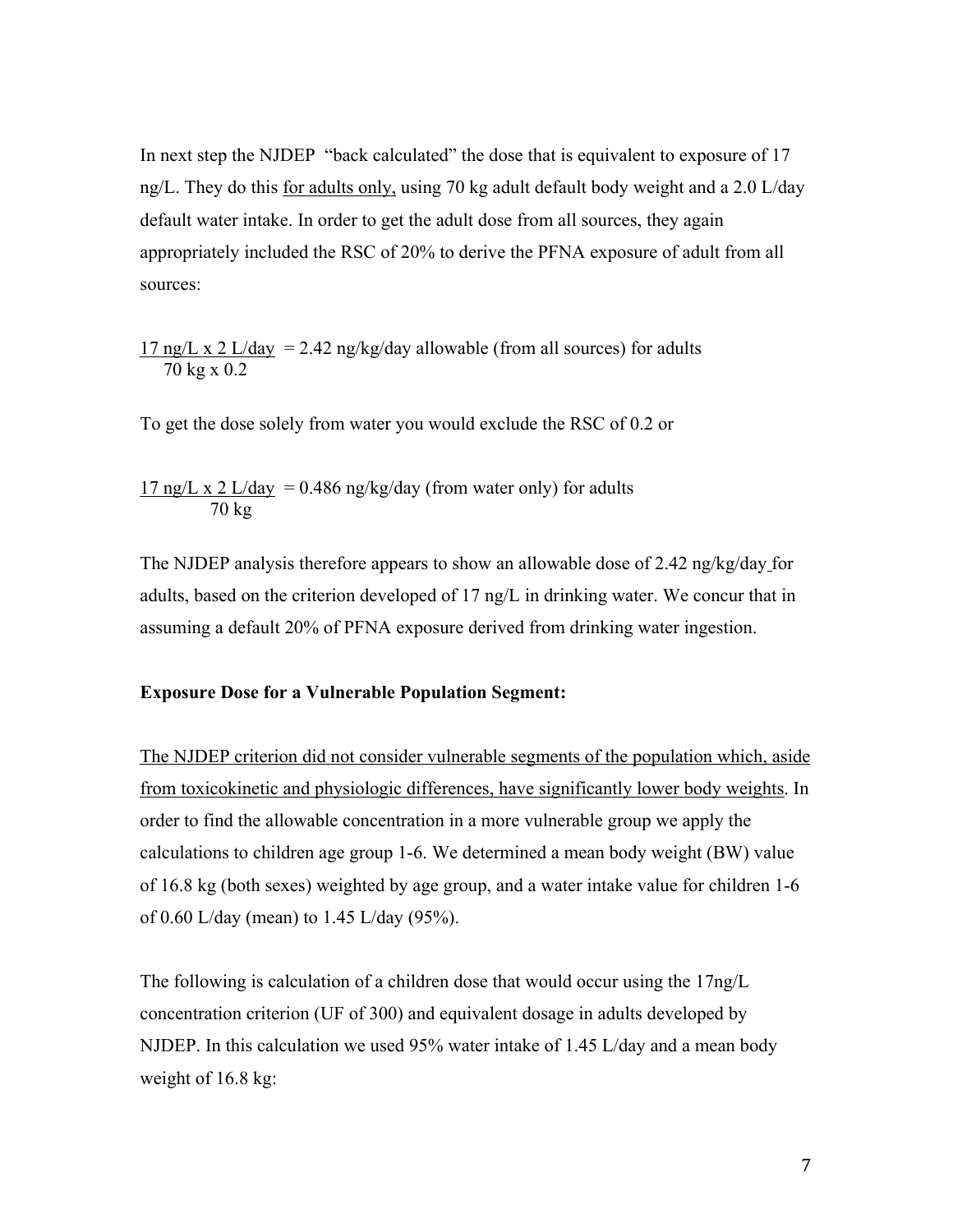Dose for children 1-6 both sexes grouped (all sources) 95% ingestion ⇒

 $17 \text{ ng/L x } 1.45 \text{ L/day} = 7.34 \text{ ng/kg/day}$ 16.8 (0.2)

Dose for children 1-6 both sexes grouped (water only)  $\Rightarrow$ 

 $17$  ng/L x 1.45 L/day = 1.47 ng/kg/day 16.8

For a 50% median in children (all sources) median ingestion:

 $17$  ng/L x 0.60 L/day = 3.03 ng/kg/day 16.8 (0.2)

For a 50% median in children (water only):

 $17$  ng/L x 0.60 L/day = 0.61 ng/kg/day 16.8

Both of the dosages (median and 95%) calculated for children group 1-6 from all sources exceeds the allowable dosage for adults of 2.42 ng/kg/day based on the NJDEP criterion of 17 ng/L. Therefore, the criterion of 17 ng/L would not be protective for children even at median water ingestion rates and at a "less than protective" UF of 300.

It could be argued that the criterion should be based on a 95% water intake for children at 1.45 L/day. Using a body weight of 16.8 kg for children ages 1-6 all sexes, weighted according to mean weights in age groups, and the 2.42 ng/kg/day allowable dose in adults developed pursuant to the criterion, we derive an allowable PFNA concentration of:

#### **Using a UF of 1000: children group 1-6**

 $0.74$  ng/kg/day (adult all sources) x  $0.2$  RSC x 16.8 kg body weight = 1.7 ng/L 1.45 L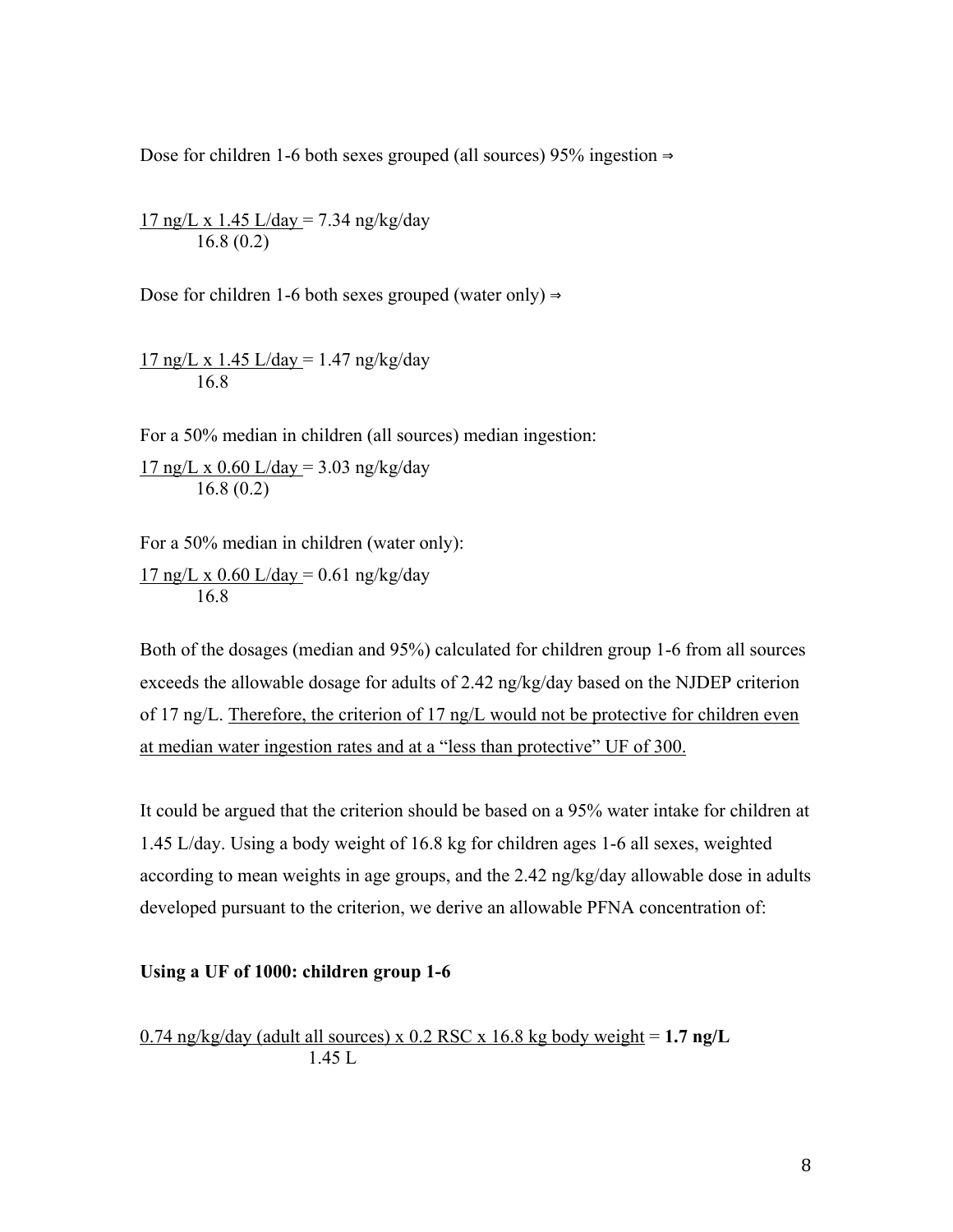#### **Summary Recommendation:**

An appropriately protective criterion should be applied to include children, which yields a criterion of 1.7 ng/L, based on application of a more protective UF of 1000, a 95th percentile water ingestion rates for children 1-6, and a weighted mean body weight for children group ages 1-6. In the absence of inclusion of protection for children, we believe that the maximum allowable criterion should be 5.2 ng/L, based on a UF of 1000 for protection of adults.

#### **Relevant concerns for a lower criterion:**

1) The Uncertainty Factor applied is too low and should be higher. The UF of 300 applied is on the low side of that normally applied in these studies, which is often 1000. Why was a low UF applied here?:

2) Criterion should be calculated on the basis of a more vulnerable group, such as children 1-6. That results in a criterion closer to 5.2 ng/L using a UF of 300, as shown above, and a more protective value of  $1.7 \text{ ng/L using a UF of } 1000$ .

3) The criterion is sensitive to the serum:water ratio. Continued exposure to low concentration of PFNA in drinking water, significantly increases the total human exposure, even with a serum drinking water ratio of 200:1. However, sing the central tendency (mean of 200) for the serum:water ratio may underestimate risk to a large segment of the population.

4) A probabilistic model would better analyze risk across the population and give us a better understanding of the numbers affected that may exceed allowable dosages.

5) Inhalation and dermal exposures during showering and bathing may be of additional concern and should be examined in calculating water criteria for PFNA.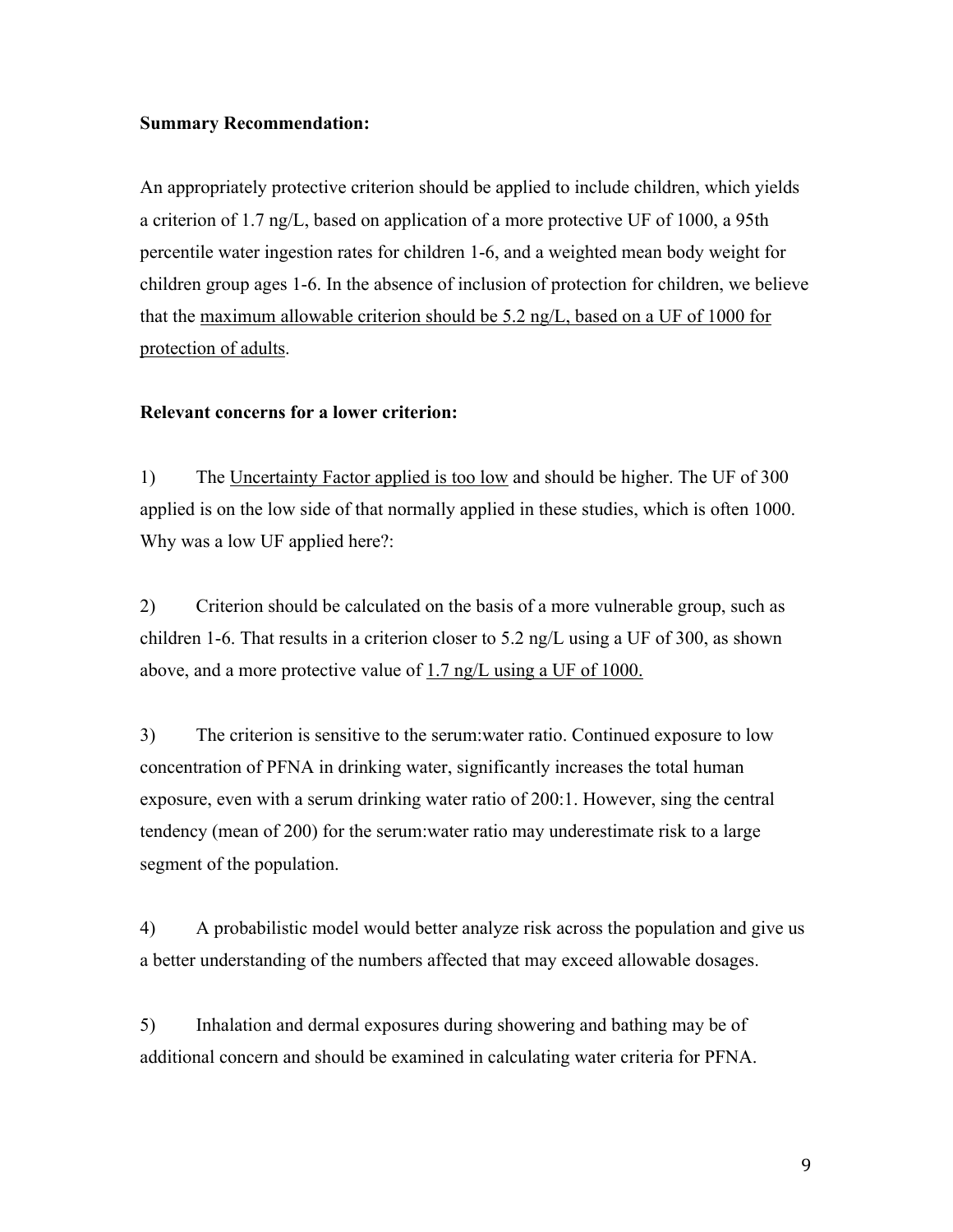#### **Current Studies on PFNA Toxicity:**

There is good body of scientific data concerning the health effects of PFNA. Several scientific studies on the PFNA toxicity and its impacts on children were available, but not used, at the time of developing NJDEP Draft Interim Specific Ground Water Criterion for PFNA. In a study conducted by Wolf et al (2010), the prenatal exposure of mice to PFNA negatively impacts survival and development of pups. According to Feng et al, (2010), PFNA administration causes male-specific reproductive toxicity in rats.

Recent studies have shown that PFNA may cause immunological, developmental and liver toxicity. Recent studies by Rockwell et al (2013) demonstrate severe immunotoxic effects from a single dose of PFNA, including evident lymphoid organ atrophy, splenic and thymic cellularity, and altered ratios of leukocyte populations. Immunotoxic effects of PFNA were also demonstrated in studies conducted by Fang et al (2008), and DeWitt et al (2009). These studies indicate that PFNA-mediated immunotoxicity is similar to that of other PFCs, in particular, PFOA.

PFNA is found in blood serum of virtually 100% of general population in U.S. The average serum concentration of PFNA in the U.S. population is approximately 1.6 ng/ml. Factors, such as age, race and gender may cause significant variability in PFNA serum levels, ranging from 5 to 50 times higher than the average serum level reported above (CDC, 2012 and Schecter et al., 2012). In a study conducted by Frisbee et al (2009) populations living near PFC manufacturing facilities have PFC blood concentrations reaching as high as 300 times higher than the national mean in the U.S. population. In an epidemiological study conducted by Nelson et al (2010), positive association between human serum levels of PFNA and total cholesterol indicated that PFNA exposure might alter cholesterol metabolism. According to Rockwell et al (2013) PFNA in blood concentrations have doubled during the last 6 years. Numerous health effects have been associated with higher serum concentrations, even within general population exposure range. Based on PFNA serum:water ratio (200:1), even relatively low drinking water concentrations substantially will increase human serum levels of PFNA. According to a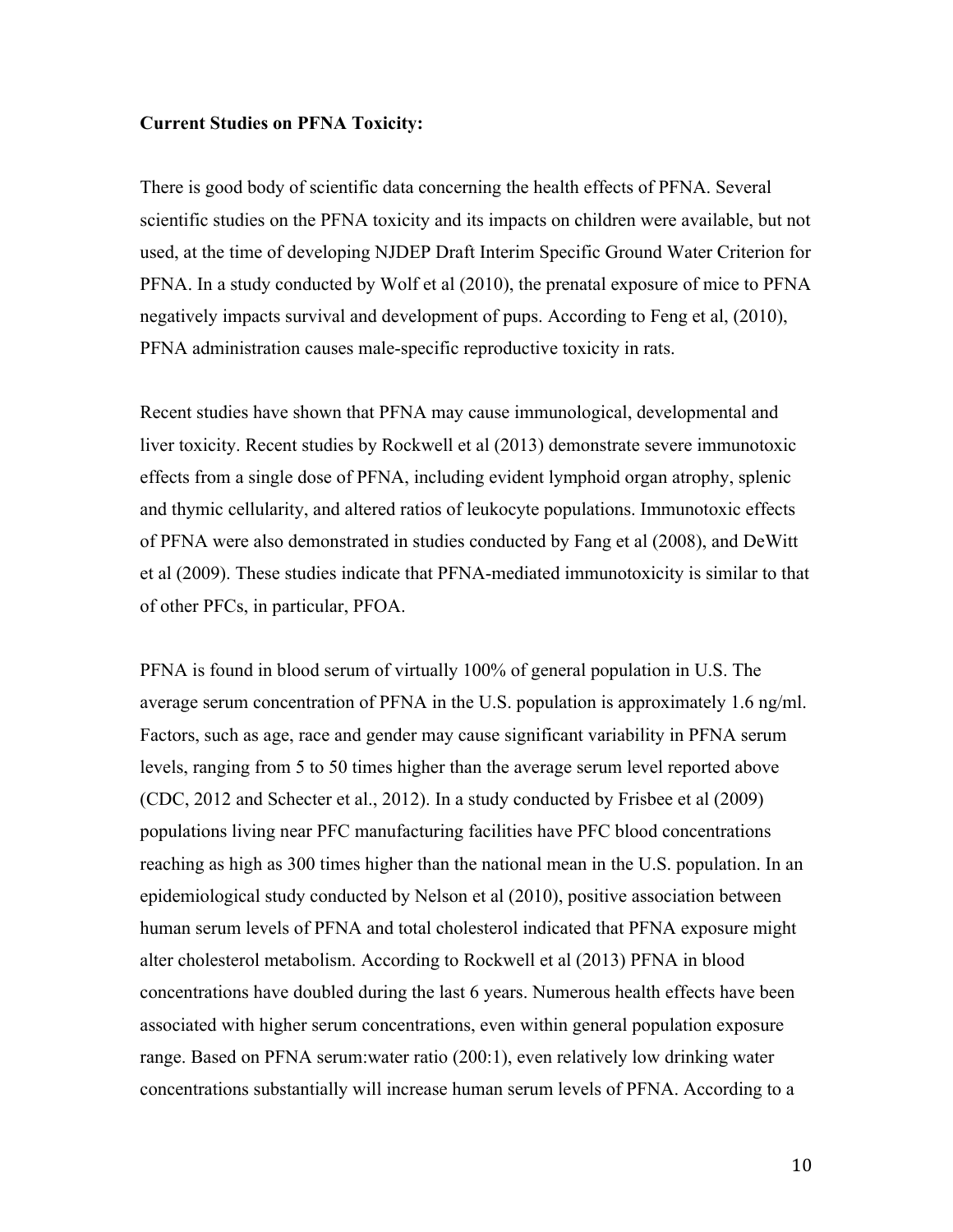study conducted by Chein-Yu et al (2011) the higher serum PFNA concentration is associated with elevated serum adiponectin concentration. Adiponectin is a protein hormone that modulates a number of metabolic processes.

In short, due to steep dose-response down to the lowest exposures in general population range, PFNA exposure to even relatively low drinking water levels results in elevated body burdens that may increase the risk of health effects (Post, 2013)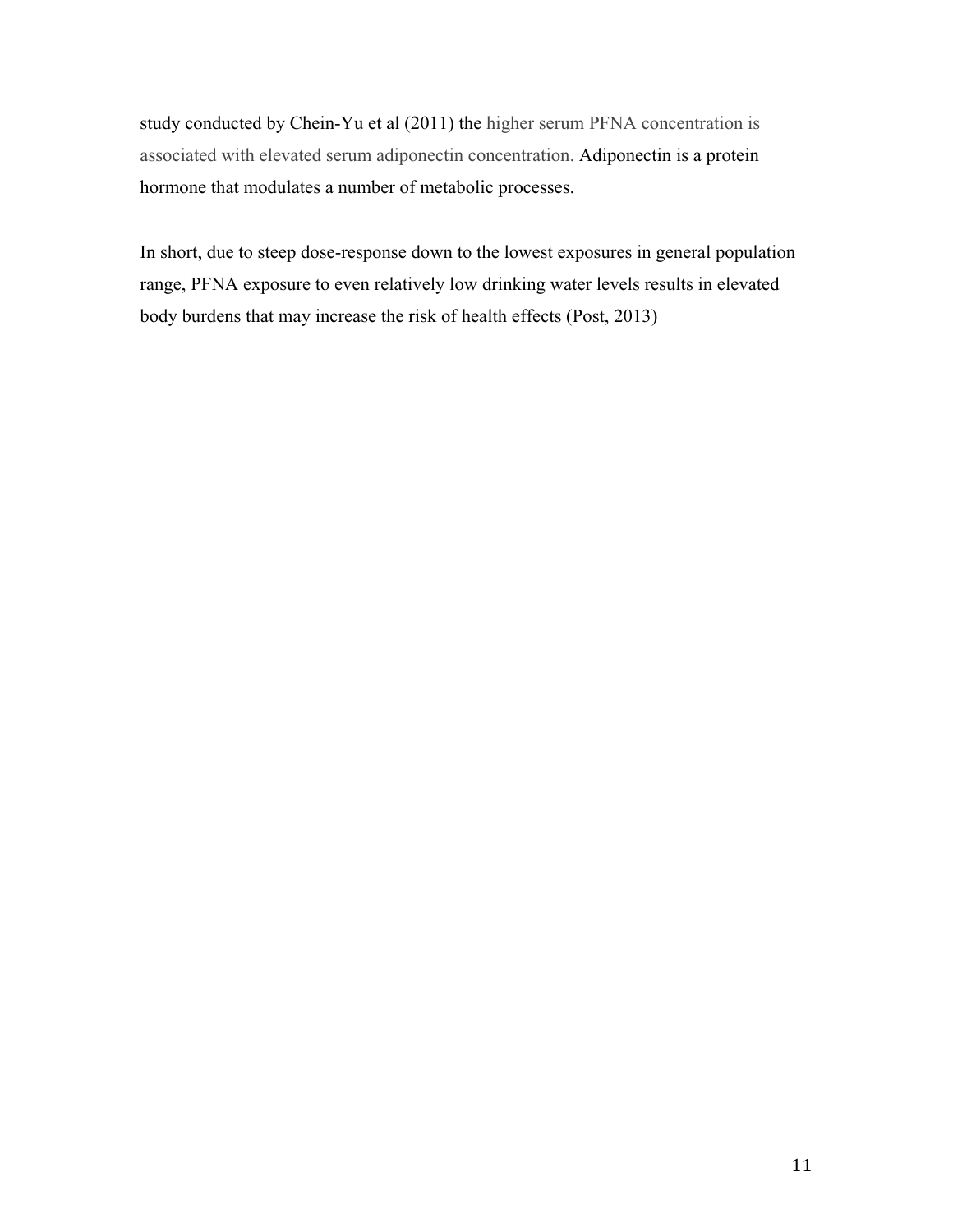#### **References:**

*CDC (2012) The Fourth National Report on Human Exposure to Environmental Chemicals, National Report on Human Exposureto Environmental Chemicals, Centers of Disease Control, Department of Health and Human Services.*

*Chien-Yu Lin, Li Li Wen, Lian-Yu Lin, Ting-Wen Wen, Guang-Wen Lien, Chia-Yang Chen, Sandy H J Hsu, Kuo-Liong Chien, Fung-Chang Sung, Pau-Chung Chen, Ta-Chen Su (2011) Associations between levels of serum perfluorinated chemicals and adiponectin in a young hypertension cohort in Taiwan. ES&T 45:10691-10698.* 

*DeWitt JC, Shnyra A, Badr MZ, Loveless SE, Hoban D, (2009) Immunotoxicity of perfluorooctanoic acid and perfluorooctane sulfonate and the role of peroxisome proliferator-activated receptor alpha. Crit Rev Toxicol 39: 76-94*

*Fang X, Zhang L, Feng Y, Zhao Y, Dai J (2008) Immunotoxic effects of perfluorononanoic acid on BALB/c mice. Toxicol Sci 105: 312-321*

*Feng Y, Fang X, Shi Z, Xu M, Dai J (2010) Effects of PFNA exposure on expression of junction-associated molecules and secretory function in rat Sertoli cells. Reprod Toxicol 30: 429-43*

*Frisbee SJ, Brooks AP Jr, Maher A, Flensborg P, Arnold S (2009) The C8 health project: design, methods, and participants. Environ Health Perspect 117: 1873-1882*

*Nelson JW, Hatch EE, Webster TF (2010) Exposure to polyfluoroalkyl chemicals and cholesterol, body weight, and insulin resistance in the general U.S. population. Environ Health Perspect 118: 197-202*

*Rockwell CE, Turley AE, Cheng X, Fields PE, Klaassen CD (2013) Acute Immunotoxic Effects of Perfluorononanoic Acid (PFNA) in C57BL/6 Mice. Clin Exp Pharmacol S4:002. doi: 10.4172/2161-1459.S4-002*

*Schecter A, Malik-Bass N, Calafat AM, Kato K, Colacino JA (2012) Polyfluoroalkyl compounds in Texas children from birth through 12 years of age. Environ Health Perspect 120: 590-594*

*Wolf CJ, Zehr RD, Schmid JE, Lau C, Abbott BD (2010) Developmental effects of perfluorononanoic Acid in the mouse are dependent on peroxisome proliferator-activated receptor-alpha. PPAR Res 2010*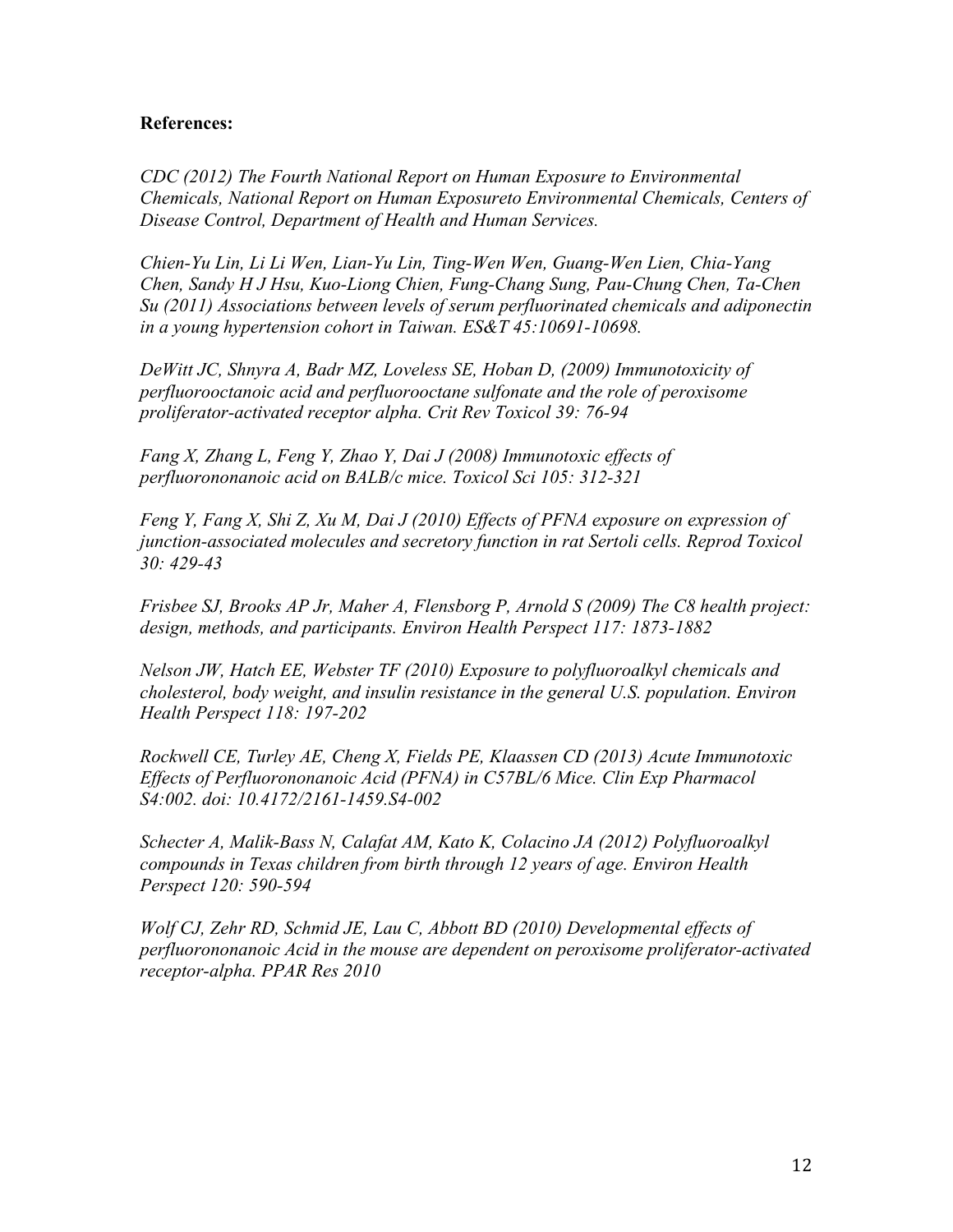#### **PROFILE**

- Accomplished scientist with 25 years experience in creating innovative solutions to challenging environmental problems related to public health, policy development and environmental sustainability.
- Experienced project manager with skills in the application of analytical methods and techniques necessary for working within the framework of state/federal environmental and public health organizations.
- Registered independent consultant in the UNEP and UNIDO experts' roster for U-POPs and New-POPs and implementation of the Stockholm Convention on Persistent Organic Pollutants.
- Rigorous researcher and team leader experienced in spearheading all phases of (planning, budgeting, developing, conducting, and directing) of environmental project management.
- Effective communicator with ability to translate complex scientific data into coherent material in order to inform audiences with varying degrees of knowledge about environmental issues.
- Conscientious professional with experience presenting expert witness testimony in litigation cases involving a wide range of environmental problems and related public health issues.
- Experienced college instructor developing and teaching natural sciences and environmental science and public health policy courses.

# **EDUCATION**

# **Harvard University School of Public Health, Boston, MA** 2010 - 2012

Auditing several courses: Air Pollution; Water Pollution; and Risk Assessment

# **Harvard University John F. Kennedy School of Government**, Cambridge, MA

**Master in Public Administration** 2009

 Concentration*:* Leadership and International Environmental Health Policy and Management **Bush Foundation Leadership Fellow** (MN) to pursue studies at Harvard University 2008 - 2010

# **Western Michigan University,** Kalamazoo, MI

**PhD in Environmental Sciences**

- Dissertation title: Acid Rain and Lake Acidification Impacts on Aquatic Life **MS in Biology**
- Thesis title: Drinking Water Quality and Waterborne Diseases in Rural Iran

# **National University of Iran,** Tehran, Iran

**BS in Chemistry Minor in Biology**

# **PROFESSIONAL EXPERIENCE**

# **Cambridge Environmental Consulting, LLC., Boston, MA** 2006 - Present **Senior Scientist and President**

- "Visiting Professor" at the Iranian National Institute of Oceanography (INIO) conducted training workshops for INIO staff/scientist and coastal management professionals on the policy aspects of coastal zone management and its implications. The training was tailored to the local cultural characteristics, government structure, resource integrity, and management needs of the country (2012).
- Invited by the Iranian Governor's Officials to visit and evaluate the environmental impacts of a historically contaminated site caused by the largest landfill located near the Caspian Sea. Developed an integrated solid waste management plan for implementation, including an assessment of all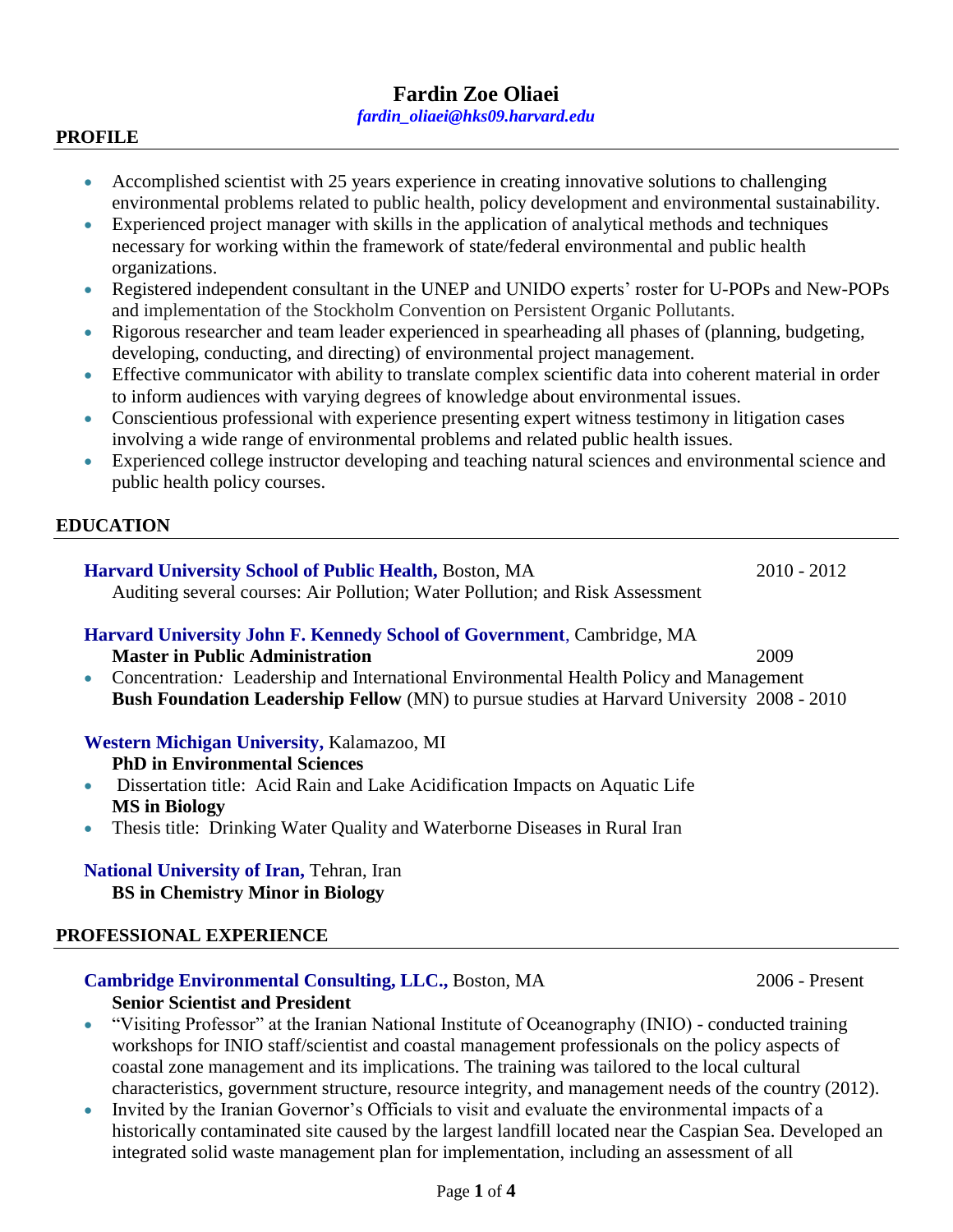environmental risks, and the development of mitigation efforts required to minimize the adverse impacts on Public health and the environment (2012).

- Participated and presented two papers at Dioxin 2010 30th International Symposium on Halogenated Persistent Organic Pollutants (POPs) on 1) Presence of PBDEs in Minnesota Landfills – Environmental Releases and Exposure Potential, and 2) Investigation of PFOS/PFCs Contamination from a PFC Manufacturing Facility in Minnesota – Environmental Releases and Exposure Risks (2010).
- Chaired the "New POPs" Section (Implication of Stockholm Convention of New POPs) of the 11<sup>th</sup> International HCH and Pesticide Forum, Cabala, Azerbaijan (2012).
- Serve as expert witness in environmental litigation pertaining to release of industrial toxic contaminants.
- Conduct evaluations of toxic contaminants (including New POPs) and use dispersion modeling (groundwater, surface water, soils and air) to evaluate contaminants' environmental impacts and public health risks.
- Review and evaluate EPA documents related to the issuance of new source National Pollutant Discharge Elimination System (NPDES) permits to industrial activities.

# **Women's Environmental Institute (WEI), St. Paul, MN 2006 - 2012 Principal Scientific Consultant**

- Served as a WEI Board Member and later, as the principal scientific consultant, developed environmental justice education program to promote environmental awareness, sustainability, and health disparity.
- Directed and managed projects on environmental issues related to public health and environmental quality.
- Analyzed the effectiveness and efficiency of existing environmental and public health programs for the implementation and administration of programs best fit the affected communities. Identified and presented to public policy makers the problems affecting concerned communities.
- Evaluated the impact of toxic pollutants on the growth and development of exposed children. Developed multimedia outreach programs to inform families about toxic exposure and consequences.
- Developed culturally specific environmental training and educational seminars for exposed communities through different radio stations and newspapers.

# **Mote Marine Laboratory, Sarasota, FL 2007-2008**

# **Associate Scientist**

- Designed health risk assessment framework to evaluate potential exposure pathways and toxicity effects of contaminants in Florida manatees. Contributed to development of research proposals.
- Evaluated public and environmental regulatory policies and proposed effective mitigation tools

# **Minnesota Pollution Control Agency (MPCA), St. Paul, MN 1989 - 2006**

# **Senior Scientist, Project Manager, and Emerging Contaminants Program Coordinator**

- Developed policy, program analysis methods, and multimedia strategy to assess health impact of toxic chemicals.
- Initiated and led the Emerging Contaminants Program for the competent authority (MPCA).
- Prepared Environmental Impact Assessments (EIS) for major projects in MN and communicated the results, including the potential social, and economic impacts of these projects with authorities and public.
- Represented the MPCA as a scientific expert, liaison, and critical state contact in the PCBs, Dioxin, and emerging contaminants activities of the US EPA, Great Lakes Binational Strategy (GLBNS) and in other related national and international programs.
- Worked closely with diverse array of clientele and stakeholders (federal and state governments,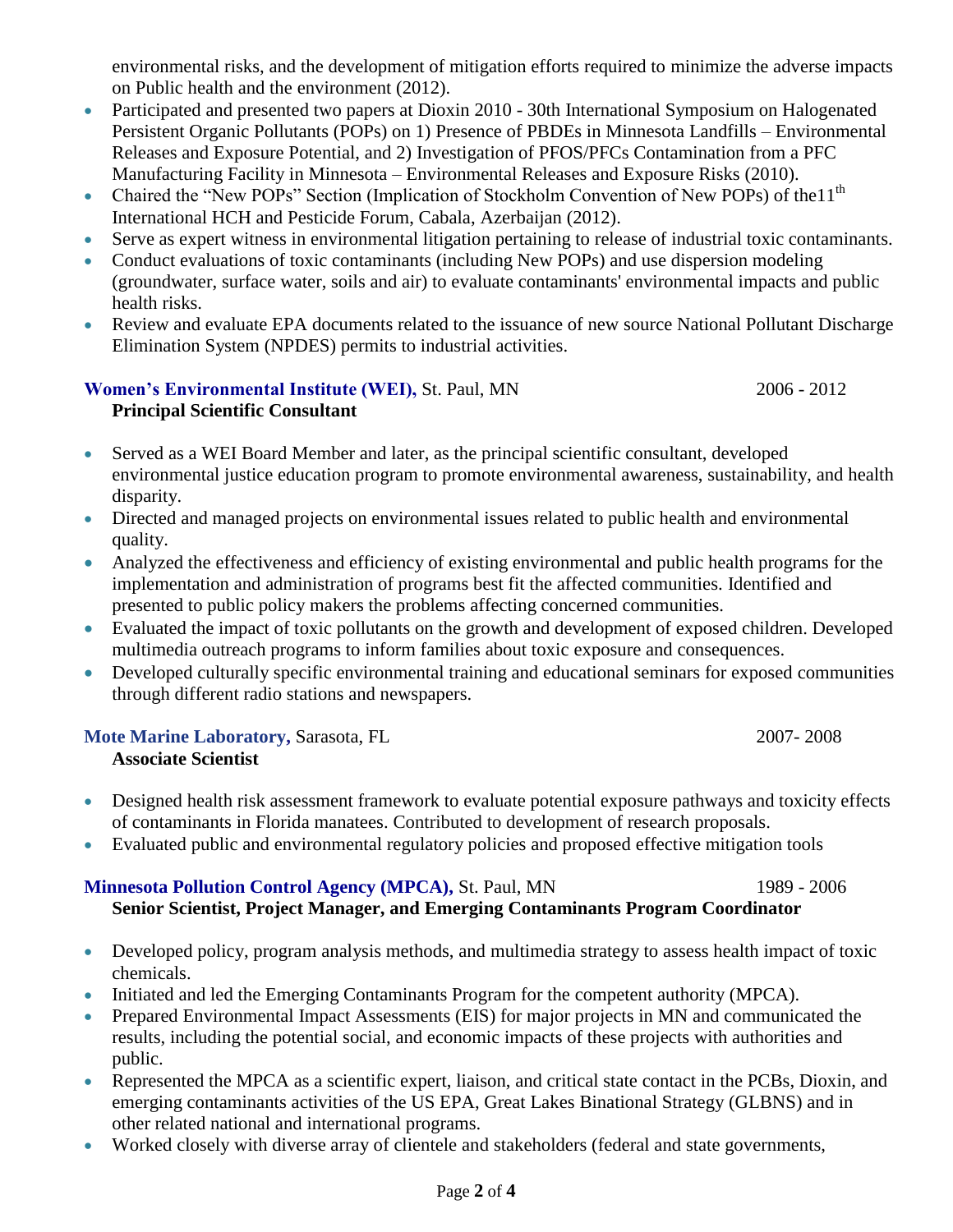industry, grass root organizations, affected communities, and the state legislators) to develop progressive environmental policies and educational materials.

- Presented at international conferences and gave presentations regarding environmental issues in public meetings, legislative hearings and governmental agencies.
- Managed contracts and secured federal/state grants and awards for health impacts of contaminant in Minnesota.
- Developed statewide air toxics monitoring/bio-monitoring network using mass balance and integrated air exposure-effect models.
- As the technical coordinator and MPCA liaison, built partnership between PCA and other sister agencies (MN Department of Health, MN Department of Natural Resources, and MN Department of Agriculture), USA EPA, and MN university researchers for ongoing efforts to identify, evaluate, control, regulate, and reduce the emerging pollutants with endocrine disruptive characteristics (PFOS and PFOA, PBDEs, and pharmaceuticals).
- Assessed the current regulations and programs already in place that may be addressing reduction of toxic contaminants of concern, identified unregulated emerging contaminants of greatest potential risk to human health and the MN environment, rationale of why these contaminants need to be regulated.

# **TEACHING EXPERIENCE**

Taught/teaching biology, chemistry, diverse environmental science, health and policy-related courses, parttime at:

|           | University of Phoenix – Adjunct Faculty                 | Boston, MA        | $2010$ - Present |
|-----------|---------------------------------------------------------|-------------------|------------------|
|           | <b>Regis College</b> – Adjunct Professor                | Weston, MA        | $2012 - 2013$    |
| $\bullet$ | Hamline University - Adjunct Assistant Professor        | St. Paul, MN      | $2002 - 2003$    |
| $\bullet$ | St. Paul College – Adjunct Assistant Professor          | St. Paul, MN      | 1998 - 2002      |
| $\bullet$ | <b>Inver Hills Community College – Adjunct Faculty</b>  | St. Paul, MN      | 1996 - 2002      |
| $\bullet$ | <b>Minnesota Department of Corrections</b>              | Various locations | $1998 - 2000$    |
| $\bullet$ | <b>Normandale Community College – Adjunct Faculty</b>   | Bloomington, MN   | 1990 - 1998      |
| $\bullet$ | <b>Northland College - Assistant Professor</b>          | Ashland, WI       | 1986 - 1989      |
| $\bullet$ | <b>Western Michigan University – Teaching Assistant</b> | Kalamazoo, MI     | 1980 - 1985      |
|           |                                                         |                   |                  |

# **PROFESSIONAL AFFILIATIONS**

| $\bullet$ | Member, PCB Elimination Network (PEN) of the Stockholm Convention     | $2011$ - Present |
|-----------|-----------------------------------------------------------------------|------------------|
| $\bullet$ | Member, Society of Environmental Toxicology and Chemistry             | 1990 - Present   |
| $\bullet$ | Member, Board of Directors, Women's Environmental Institute           | $2003$ - Present |
|           | • Member, Aquatic Biogeochemistry Research Group, Harvard University, |                  |
|           | Harvard School of Public Health (HSPH)                                | $2010 - 2012$    |
|           | • Member, American Chemical Society                                   | $1992 - 2010$    |
|           | • Member, Air and Waste Management Association                        | $1998 - 2010$    |

# **LANGUAGE SKILLS**

• Fluent in English and Farsi (Persian)

# **PUBLICATIONS**

 Oliaei, F., Weber, R., Watson, A., and Kriens, D. Review of Environmental Releases and Exposure Risk of PFOS/PFAS Contamination from a PFOS Production Plant in Minnesota. Under review for publication at the Environmental Science and Pollution Research, 2013.